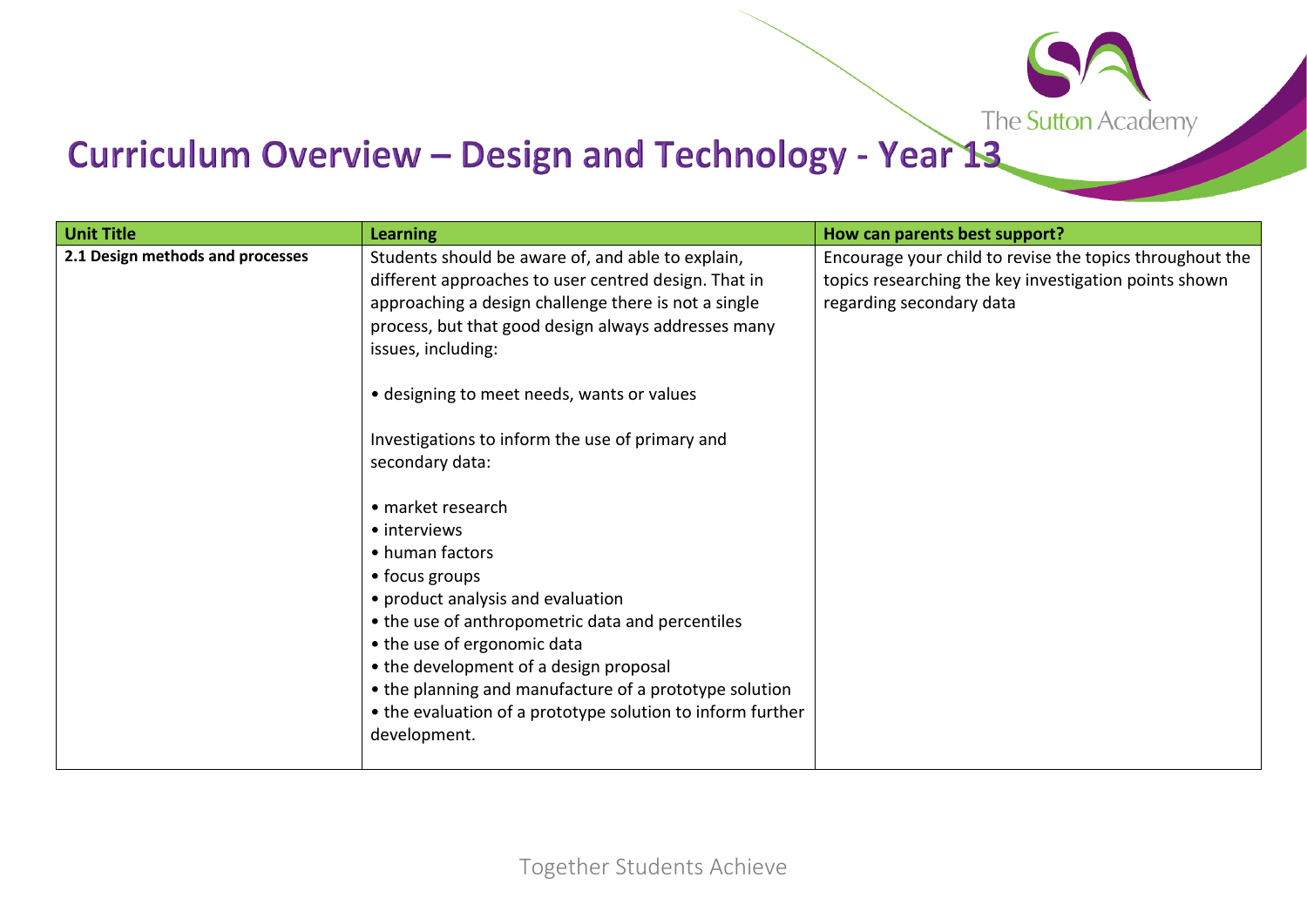

| 2.2 Design theory                                                                 | Students should be aware of, and able to discuss, how key<br>historical design styles, design movements and influential<br>designers that have helped to shape product design and<br>manufacture. | Encourage your child to research the different designers<br>and design movement.<br>Pupils can research and evaluate each designer/design<br>style against each other |
|-----------------------------------------------------------------------------------|---------------------------------------------------------------------------------------------------------------------------------------------------------------------------------------------------|-----------------------------------------------------------------------------------------------------------------------------------------------------------------------|
|                                                                                   | Students should be aware of, and be able to discuss, key<br>design styles and movements and their principles of design,<br>including:                                                             |                                                                                                                                                                       |
|                                                                                   | • Arts and Craft movement<br>• Art Deco • Modernism, eg Bauhaus<br>· Post modernism, eg Memphis.                                                                                                  |                                                                                                                                                                       |
| 2.3 How technology and cultural<br>changes can impact on the work of<br>designers | Students should be aware of, and able to discuss, how socio<br>economic influences have helped to shape product design and<br>manufacture, including:                                             | Encourage a discussion with your child regarding the<br>different types of changes between fashion, technology<br>and design over the past 50 years                   |
|                                                                                   | • post WW1: the Bauhaus and development of furniture for<br>mass production<br>• WW2: rationing, the development of 'utility' products                                                            |                                                                                                                                                                       |
|                                                                                   | Contemporary times:<br>• fashion and demand for mass produced furniture<br>· decorative design.                                                                                                   |                                                                                                                                                                       |
|                                                                                   | Students should be aware of, and able to discuss, how major<br>developments in technology are shaping product design and<br>manufacture, including:                                               |                                                                                                                                                                       |
|                                                                                   | • micro electronics<br>• new materials                                                                                                                                                            |                                                                                                                                                                       |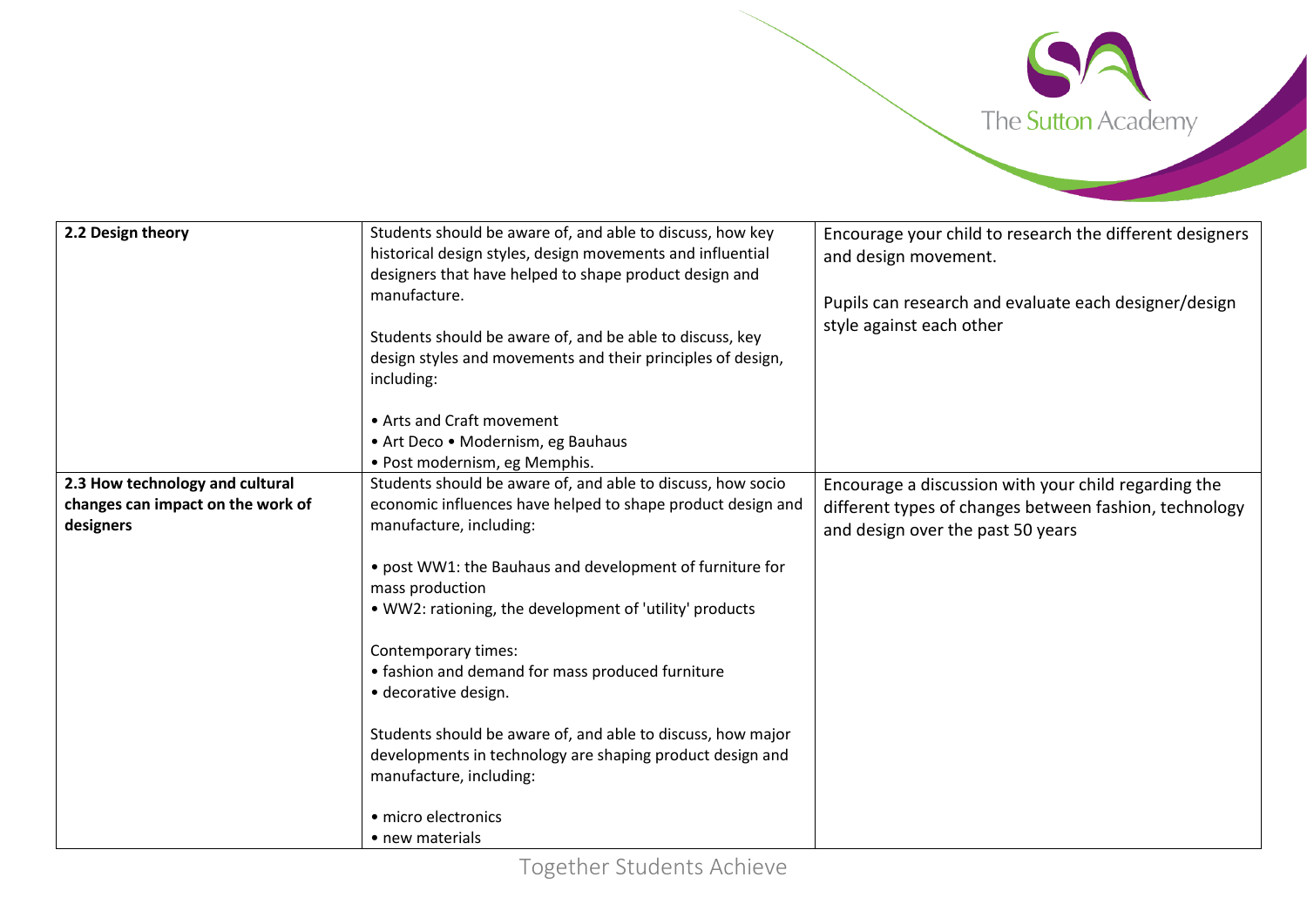

| • new methods of manufacture                                     |  |
|------------------------------------------------------------------|--|
| • advancements in CAD/CAM.                                       |  |
|                                                                  |  |
| Students should be aware of, and able to discuss, the            |  |
| responsibilities of designers and manufacturers, including:      |  |
|                                                                  |  |
| • products are made using sustainable materials and ethical      |  |
| production methods                                               |  |
|                                                                  |  |
| The development of products that are:                            |  |
|                                                                  |  |
| • culturally acceptable                                          |  |
| • not offensive to people of different race, gender or religious |  |
| belief                                                           |  |
| • the development of products that are inclusive                 |  |
|                                                                  |  |
| • the design and manufacture of products that could assist       |  |
| with social problems, eg poverty, health and wellbeing,          |  |
| migration and housing                                            |  |
| • the impact of Fairtrade on design and consumer demand          |  |
| • designing products to consider the six Rs of sustainability.   |  |
|                                                                  |  |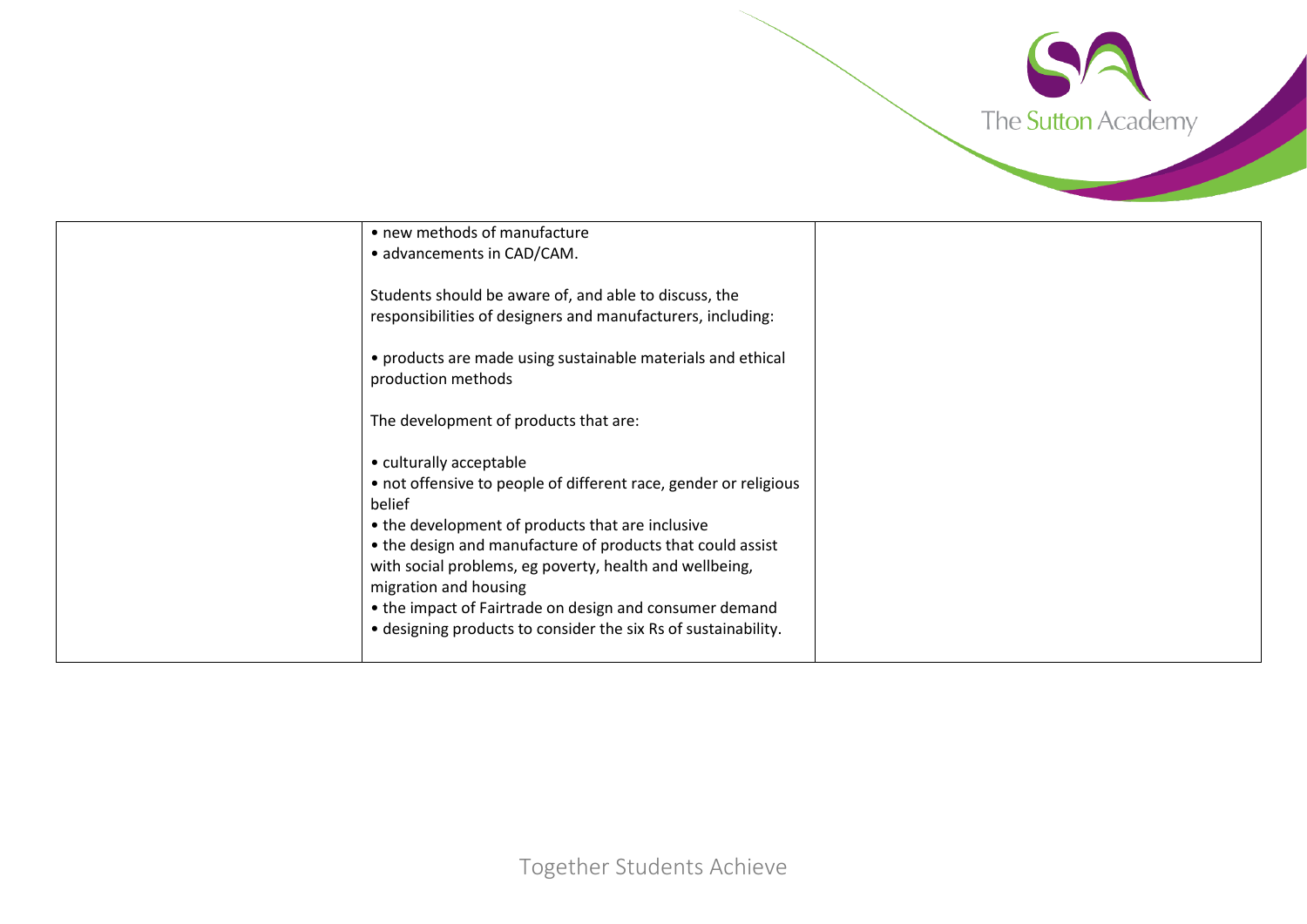

| Pupils can complete a mini project which is inspired by<br>• those used in the NEA<br>the iterative design process they have researched.<br>• investigations and analysis<br>• use of inspiration materials, eg mood boards<br>• ideas generation<br>• illustration<br>• development of a design specification<br>• modelling<br>$\bullet$ planning<br>• evaluating and testing.<br>Students should be aware of, and able to discuss and<br>demonstrate, the development of a prototype from design<br>proposals. This knowledge should influence the development<br>of design ideas for the NEA so that students may make high<br>quality products that meet the needs of identified users.<br>Students should be aware of, and able to discuss, how<br>different design methodologies are used by designers in the<br>corporate world when designing products including<br>collaborative working and the cyclic nature of commercial | 2.4 Design processes | Students should be aware of, and able to discuss and<br>implement, the stages of a range of design processes in order<br>to apply personal judgement and relevant criteria in the<br>appraisal of products and systems, including: | Encourage your child to explore the design process, the<br>variety of stages and developments. Focusing initially on<br>the iterative design process. |
|----------------------------------------------------------------------------------------------------------------------------------------------------------------------------------------------------------------------------------------------------------------------------------------------------------------------------------------------------------------------------------------------------------------------------------------------------------------------------------------------------------------------------------------------------------------------------------------------------------------------------------------------------------------------------------------------------------------------------------------------------------------------------------------------------------------------------------------------------------------------------------------------------------------------------------------|----------------------|------------------------------------------------------------------------------------------------------------------------------------------------------------------------------------------------------------------------------------|-------------------------------------------------------------------------------------------------------------------------------------------------------|
|                                                                                                                                                                                                                                                                                                                                                                                                                                                                                                                                                                                                                                                                                                                                                                                                                                                                                                                                        |                      | design and manufacture.                                                                                                                                                                                                            |                                                                                                                                                       |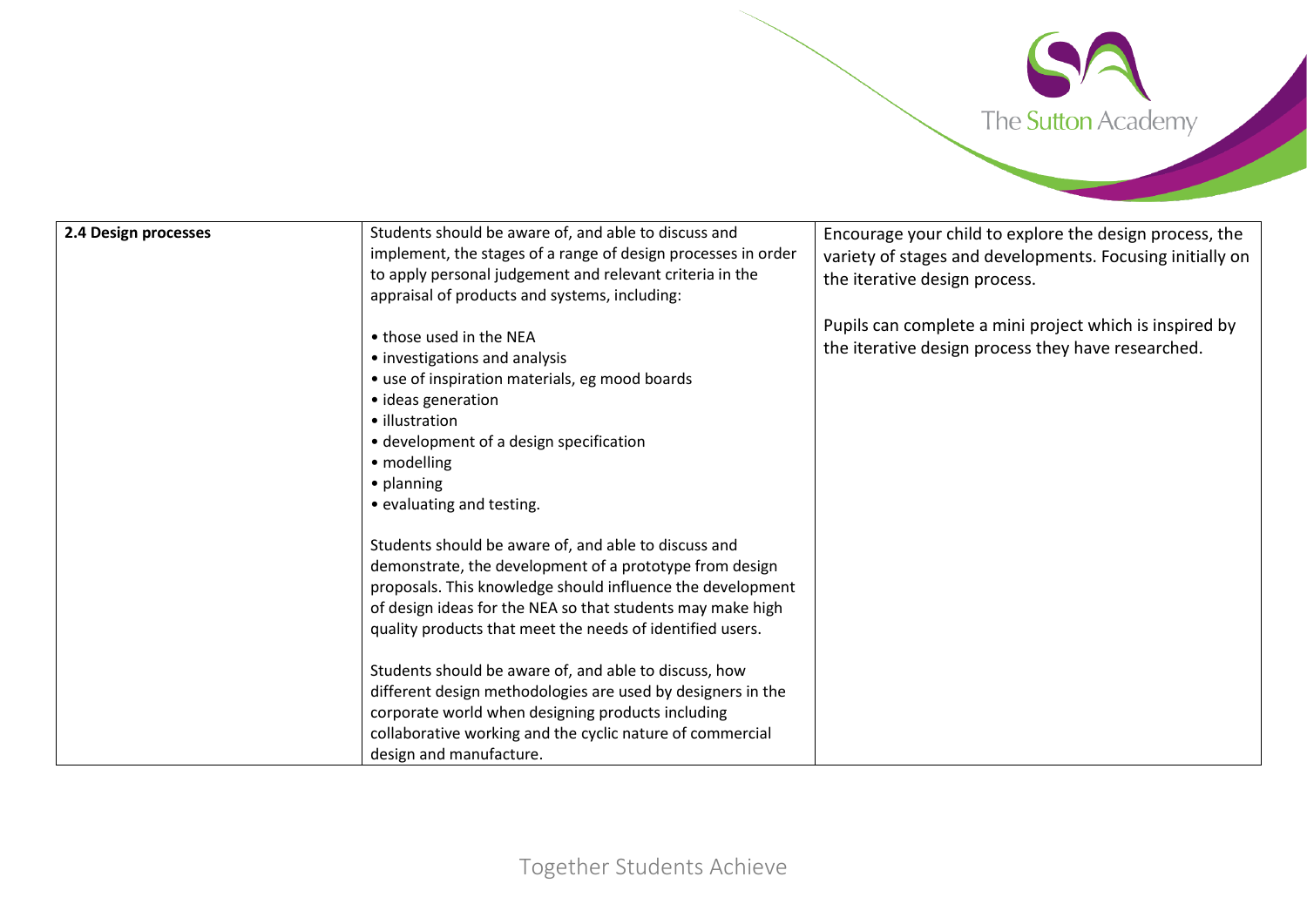

| 2.5 Critical analysis and evaluation | Students should be aware of, and able to discuss, their own<br>and commercial products leading to possible<br>improvements/modifications of the original idea.                                     | Encourage your child to watch 'Brinell Hardness Test'<br>'Vickers Hardness Test' 'Rockwell Hardness Test' on<br>youtube and make notes |
|--------------------------------------|----------------------------------------------------------------------------------------------------------------------------------------------------------------------------------------------------|----------------------------------------------------------------------------------------------------------------------------------------|
|                                      | Students should be aware of, and able to discuss, how<br>products are required to undergo rigorous testing, and the<br>testing methods used, before they become commercially<br>available for sale |                                                                                                                                        |
|                                      | Students should be aware of, and able to discuss, how the use<br>of feedback and testing informs the evaluation process,<br>including:                                                             |                                                                                                                                        |
|                                      | • informing future modification and development<br>• the importance of ensuring the views of other interested<br>parties in order to have objective and unbiased feedback.                         |                                                                                                                                        |
| 2.6 Selecting appropriate tools,     | Students should be aware of, and able to discuss and                                                                                                                                               |                                                                                                                                        |
|                                      |                                                                                                                                                                                                    | Encourage your child to discuss the tools and equipment                                                                                |
| equipment and processes              | demonstrate, good and safe working practices, including:                                                                                                                                           | they would use to make certain manufactured products                                                                                   |
|                                      |                                                                                                                                                                                                    | if they were to make them in the workshop.                                                                                             |
|                                      | • the importance of using the correct tools and equipment for<br>specific tasks                                                                                                                    |                                                                                                                                        |
|                                      | • the importance of ensuring their own safety and that of                                                                                                                                          |                                                                                                                                        |
|                                      | others when in a workshop situation                                                                                                                                                                |                                                                                                                                        |
|                                      | • how designs are developed from a single prototype into                                                                                                                                           |                                                                                                                                        |
|                                      | mass produced products                                                                                                                                                                             |                                                                                                                                        |
|                                      | • the effect on the manufacturing process that is brought                                                                                                                                          |                                                                                                                                        |
|                                      | about by the need for batch and mass manufacture                                                                                                                                                   |                                                                                                                                        |
|                                      | • how to select the most appropriate manufacturing process                                                                                                                                         |                                                                                                                                        |
|                                      | to be able to realise their, or others', design proposals                                                                                                                                          |                                                                                                                                        |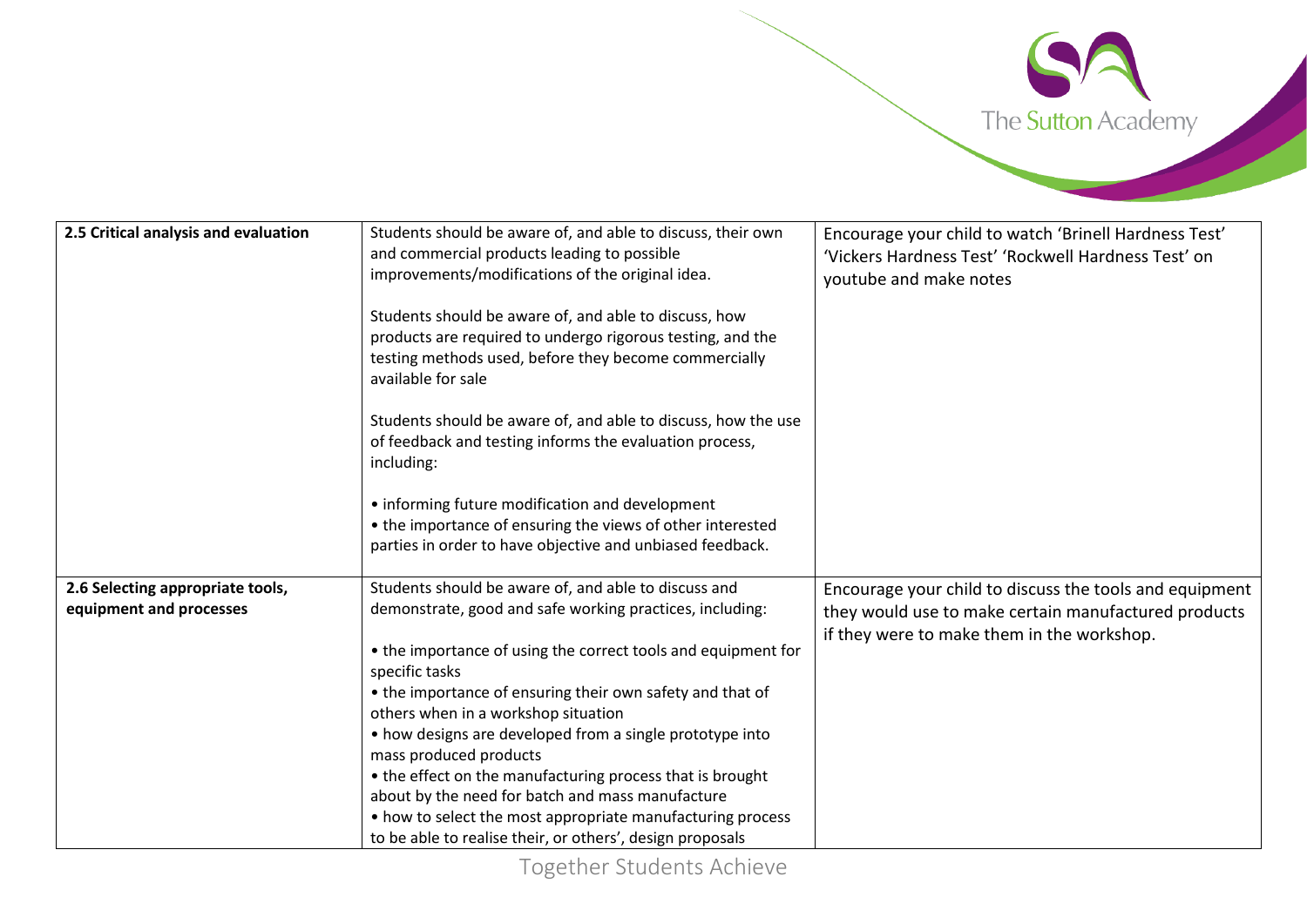

|                                        | • the importance of health and safety in a commercial setting<br>including workforce training and national safety standards.                                                                                                                                                                                                                                              |                                                                                                                             |
|----------------------------------------|---------------------------------------------------------------------------------------------------------------------------------------------------------------------------------------------------------------------------------------------------------------------------------------------------------------------------------------------------------------------------|-----------------------------------------------------------------------------------------------------------------------------|
| 2.7 Accuracy in design and manufacture | Students should be aware of, and able to discuss and<br>demonstrate, the importance of accuracy in manufacturing,<br>whatever the scale of production, including:<br>• how testing can eliminate errors<br>• the value in the use of measuring aids, eg templates, jigs and<br>fixtures in ensuring consistency of accuracy and the reduction<br>of possible human error. | Encourage your child to research tolerances and how<br>they are applied to a variety of different manufacturing<br>products |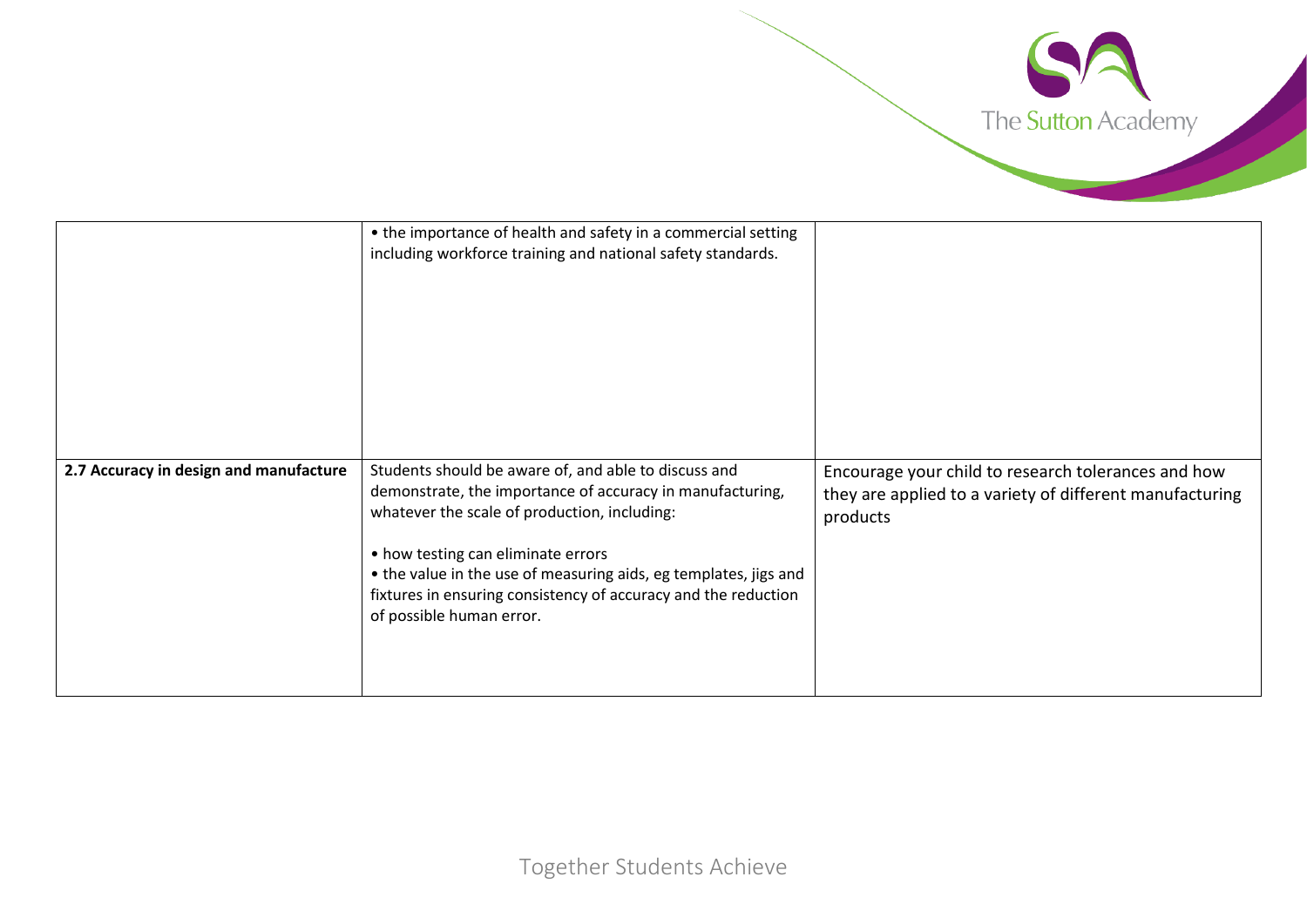

| 2.8 Responsible design | Students should be aware of, and able to discuss, the<br>importance environmental issues in design and manufacture,<br>including:<br>• the responsibilities of designers and manufacturers in<br>ensuring products are made from sustainable materials and<br>components<br>• the environmental impact of packaging of products, eg the<br>use of excessive packaging and plastics.                                                                                                                                                                                                                                                                                                                                               | Encourage your child to research into a variety of<br>environmental impacts that affect a product during<br>manufacture |
|------------------------|-----------------------------------------------------------------------------------------------------------------------------------------------------------------------------------------------------------------------------------------------------------------------------------------------------------------------------------------------------------------------------------------------------------------------------------------------------------------------------------------------------------------------------------------------------------------------------------------------------------------------------------------------------------------------------------------------------------------------------------|-------------------------------------------------------------------------------------------------------------------------|
|                        | Students should be aware of, and able to discuss, the concept<br>of a circular economy, including:<br>• how products are designed to conserve energy, materials<br>and components<br>• the design of products for minimum impact on the<br>environment including raw material extraction, consumption,<br>ease of repair, maintenance and end of life<br>• sustainable manufacturing including the use of alternative<br>energy and methods to minimise waste<br>• the impact of waste, surplus and by products created in the<br>process of manufacture including reuse of material off-cuts,<br>chemicals, heat and water<br>• cost implications of dealing with waste<br>• the impact of global manufacturing on product miles |                                                                                                                         |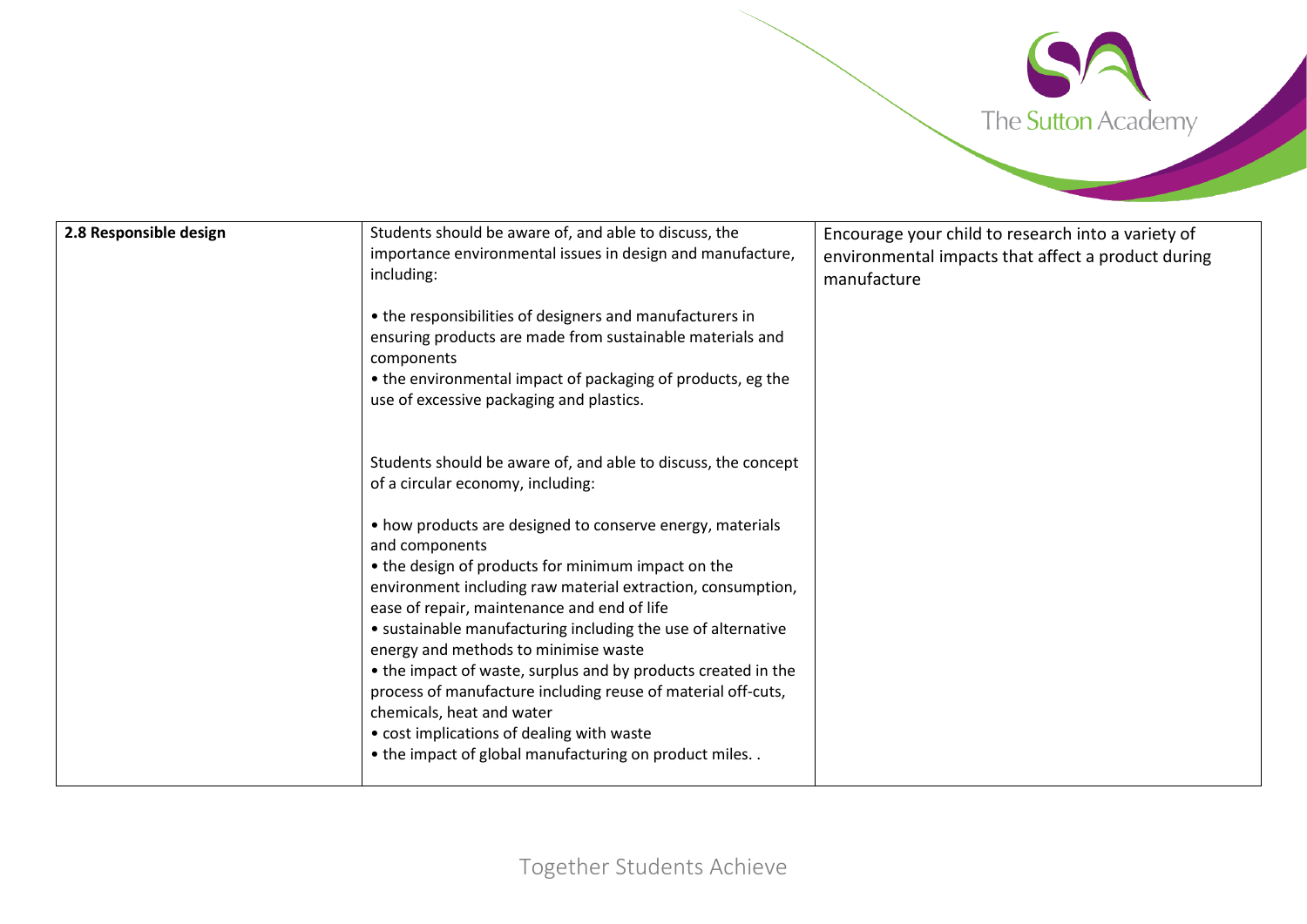

| demonstrate, the importance of planning for accuracy when<br>management<br>making prototypes and making recommendations for small,<br>for both<br>medium and large scale production.<br>Students should be aware of, and able to discuss and<br>demonstrate, the procedures and policies put in place to<br>reduce waste and ensure manufactured products are<br>produced accurately and within acceptable tolerances,<br>including quality assurance systems including Total Quality<br>Management (TQM), scrum, Six Sigma and their applications<br>to specific industrial examples including critical path analysis<br>Students should be aware of, and able to discuss and<br>demonstrate, quality control, including:<br>• the monitoring, checking and testing of materials,<br>components, equipment and products throughout production<br>to ensure they conform to acceptable tolerances<br>• specific quality control methods including the use of 'go-no<br>go' gauges, laser or probe scanning and measuring | 2.9 Design for manufacture and project | Students should be aware of, and able to discuss and             | Encourage your child to research the different scales of |
|--------------------------------------------------------------------------------------------------------------------------------------------------------------------------------------------------------------------------------------------------------------------------------------------------------------------------------------------------------------------------------------------------------------------------------------------------------------------------------------------------------------------------------------------------------------------------------------------------------------------------------------------------------------------------------------------------------------------------------------------------------------------------------------------------------------------------------------------------------------------------------------------------------------------------------------------------------------------------------------------------------------------------|----------------------------------------|------------------------------------------------------------------|----------------------------------------------------------|
|                                                                                                                                                                                                                                                                                                                                                                                                                                                                                                                                                                                                                                                                                                                                                                                                                                                                                                                                                                                                                          |                                        |                                                                  | production and create an advantage/disadvantage sheet    |
| micrometers<br>• non-destructive testing such as x-rays and ultrasound.                                                                                                                                                                                                                                                                                                                                                                                                                                                                                                                                                                                                                                                                                                                                                                                                                                                                                                                                                  |                                        | • use of digital measuring devices such as vernier callipers and |                                                          |